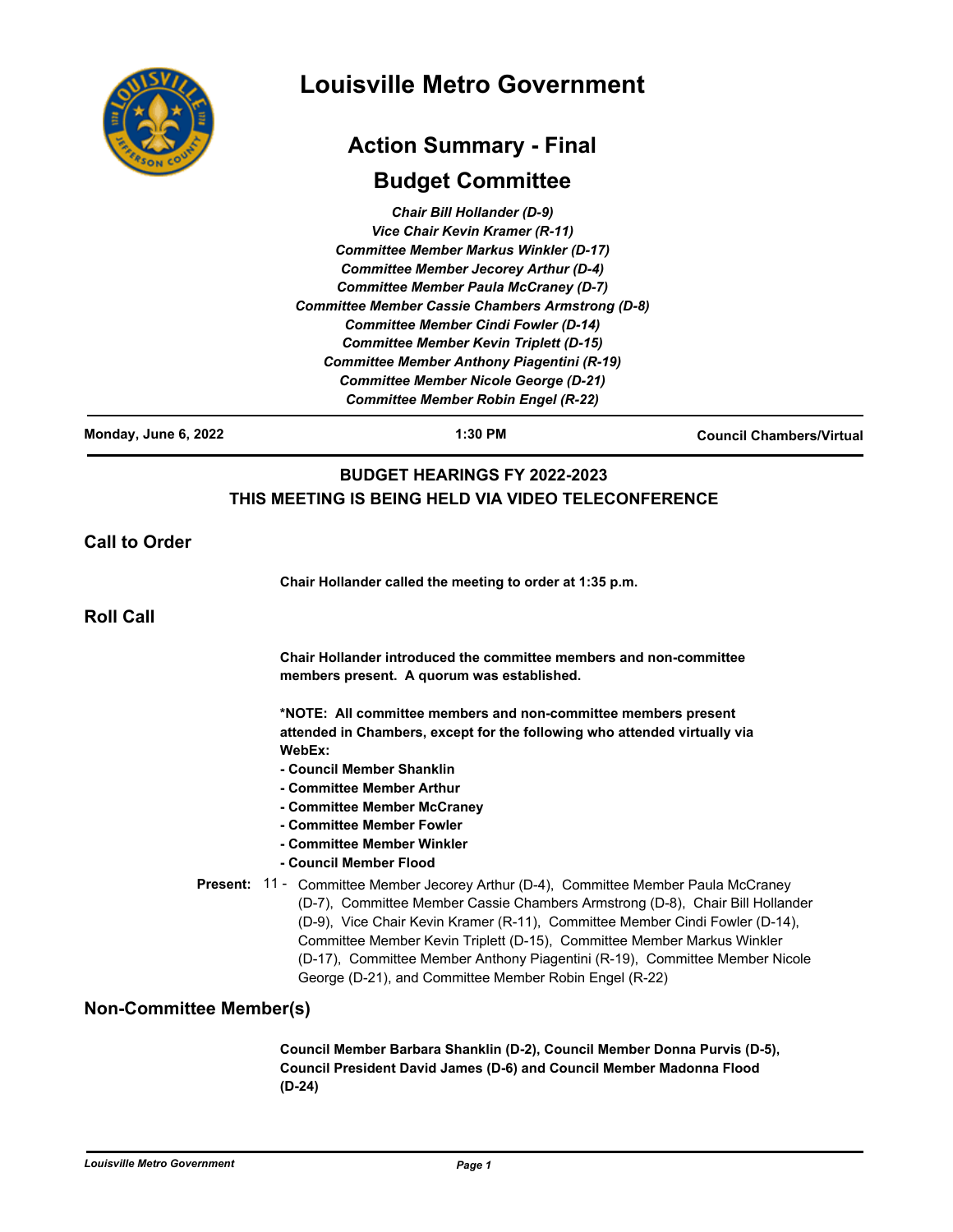# **Support Staff**

**LaTonya Bell, Council Financial Analyst Beth Stenberg,Council Financial Analyst**

Clerk(s)

**Cheryl Woods, Assistant Clerk Lisa Franklin Gray, Assistant Clerk Sonya Harward, Clerk**

# **Departments/Agencies**

## [ID 22-0466](http://louisville.legistar.com/gateway.aspx?m=l&id=/matter.aspx?key=59974)

## **Facilities and Fleet Management**

*Attachments:* [FY23 Facilities and Fleet Mgt Budget Presentation.pdf](http://louisville.legistar.com/gateway.aspx?M=F&ID=ee182e0f-008c-4b68-9e07-c27911ad21ab.pdf)

**Mark Zoeller, Facilities and Fleet Management Aaron Jackson, Office of Management and Budget Monica Harmon, Office of Management and Budget Dennis Arthur, Facilities and Fleet Management Pat Maskey, Facilities and Fleet Management Zackary Tyler, Facilities and Fleet Management**

**There was a brief recess due to technical difficulties from 2:48 p.m. - 2:56 p.m.**

## [ID 22-0467](http://louisville.legistar.com/gateway.aspx?m=l&id=/matter.aspx?key=59975)

#### **Public Works, including Solid Waste Management Services**

*Attachments:* [Metro Public Works FY 23 Budget Presentation-1.pdf](http://louisville.legistar.com/gateway.aspx?M=F&ID=503bfb48-ad45-4fec-a8cc-023867d284fb.pdf)

**Vanessa Burns, Public Works Monica Harmon, Office of Management and Budget Dirk Gowin, Public Works Jeffrey Brown, Public Works Antonio Baldon, Solid Waste Management Services Pete Flood, Solid Waste Management Services Julie Toler, Public Works Robert Lush, Clean Collaborative Pat Johnson, Public Works**

# **Budget FY 2022-2023 Supporting Documentation**

## [ID 22-0409](http://louisville.legistar.com/gateway.aspx?m=l&id=/matter.aspx?key=59881)

### **Mayor's Recommended Budget**

[2022-2023 Mayor's Recommended Executive Budget.pdf](http://louisville.legistar.com/gateway.aspx?M=F&ID=a7d55fe2-91bf-4cc4-9d95-ccc4859e9cec.pdf) *Attachments:* [2022-2023 Mayor's Recommended Detail Budget.pdf](http://louisville.legistar.com/gateway.aspx?M=F&ID=6d6cd3c4-71c5-48c5-ac97-6b42e82b2cdc.pdf)